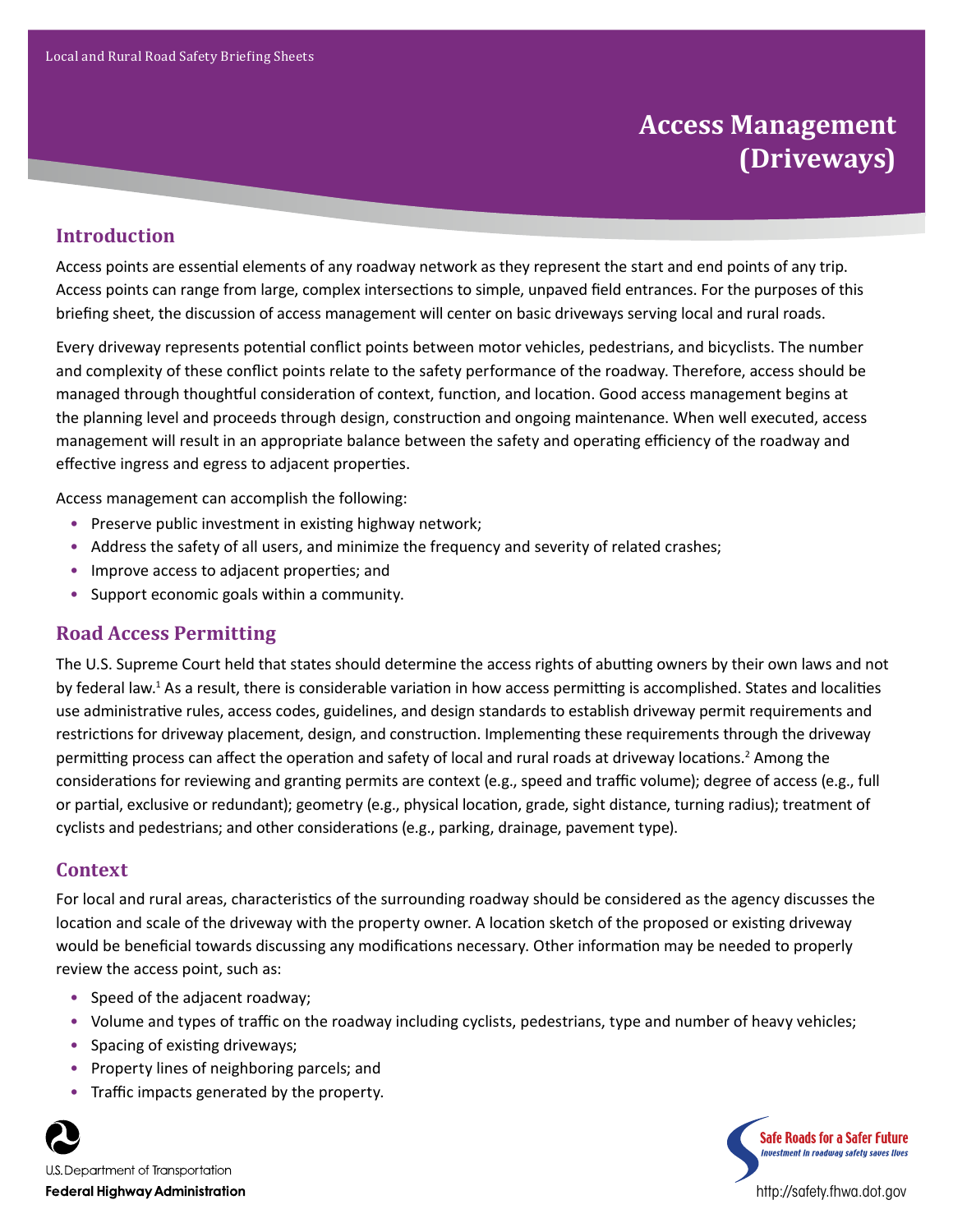## **Degree of Access**

Driveways can allow all movements or restrict various movements into and out from the entrance. Reasons for restricting movements include:

- Limited sight distance that does not allow adequate time to judge traffic;
- Reducing the number of conflicting movements to increase safety for all road users; and
- Close proximity to complex intersections; e.g., signalized, busy commercial entrances.

#### **Geometry**

Driveways should be located where highway alignment and grades are favorable. Driveways should not be located near sharp curves, steep grades, or points that unnecessarily interfere with the free and safe movement of traffic. In general, driveways should intersect the main roadway in a perpendicular fashion, and highly skewed layouts should be avoided whenever possible.

In rural areas, driveways obscured by sharp curves, steep hills, trees, and buildings limit sight distance available for drivers entering or leaving the roadway as well as drivers traveling on the roadway. Drivers



Protruding Drainage Pipe

entering the roadway from a driveway need a clear line of sight in each direction to identify approaching vehicles before entering the roadway. Additionally, drivers traveling on the roadway must be able to see vehicles entering the roadway in order to slow or even stop if necessary. Drivers slowing or stopping to leave the roadway at a driveway create a risk to following drivers who must slow, and possibly stop, as the lead vehicle turns onto the driveway.



Drainage Pipe Shielding

## **Surface Finish and Drainage**

Driveway surfaces should be paved or stabilized to prevent driveway materials from washing onto the adjoining roadway. In addition, driveways should incorporate crowning, ditching, and culverts as needed to prevent the diversion of surface water onto the adjoining roadway. Crowning of the driveway directs water to driveway shoulders or edges into roadside ditches rather than directly onto the roadway surface. Drainage pipes or culverts that protrude above the ground or provide an opening into which a vehicle can drop and abruptly stop can be roadside hazards if not properly designed or shielded. To minimize the severity of roadway departure crashes, the ditch, pipe, or culvert should be re-contoured, extended, made traversable, or shielded.<sup>3</sup>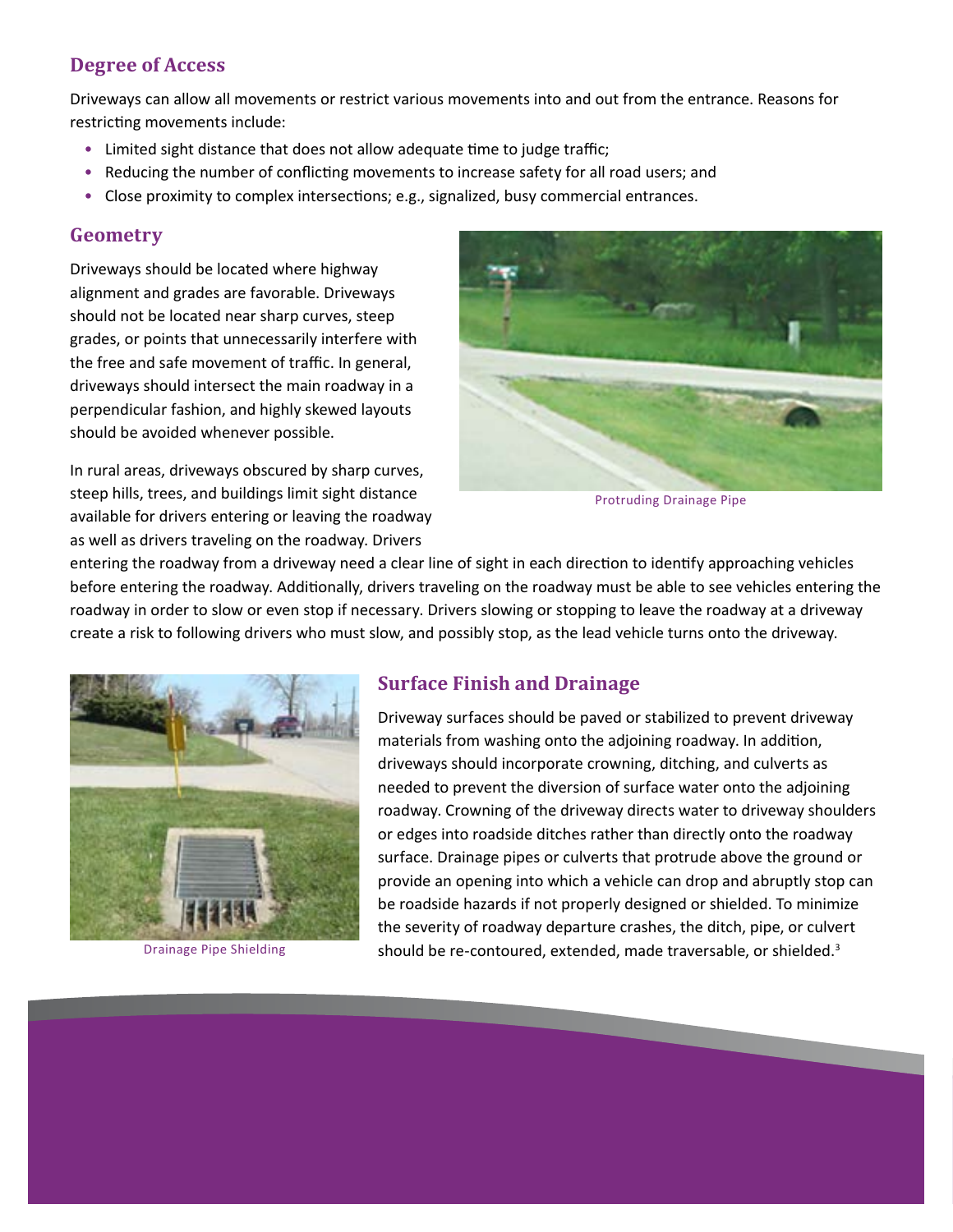## **Sight Distance**

Properly located and designed driveways allow drivers to see oncoming traffic clearly from the point where the driveway meets the roadway. A turnaround within the driveway is useful in providing vehicles an opportunity to avoid backing onto the roadway. Vegetation such as tree limbs and bushes along both the roadway and the driveway should be trimmed to maintain adequate visibility. The table below provides guidance on recommended sight distances.

| <b>Operating Speed on Roadway</b><br>(Mph) | <b>Safe Sight Distance Looking Left</b><br>from Driveway (ft.) | <b>Safe Sight Distance Looking Right</b><br>from Driveway (ft.) |
|--------------------------------------------|----------------------------------------------------------------|-----------------------------------------------------------------|
| 20                                         | 225                                                            | 195                                                             |
| 30                                         | 335                                                            | 290                                                             |
| 40                                         | 445                                                            | 385                                                             |
| '50                                        | 555                                                            | 480                                                             |
| 60                                         | 665                                                            | 575                                                             |

Suggested Sight Distances for Passenger Cars Entering Two Lane Roadways from Stop with Various Speed Limits

Source: American Association of State Highway and Transportation Officials (AASHTO), *A Policy on Geometric Design of Highways and Streets 2011* (AASHTO: Washington, DC, 2011).

## **Driveway Density**

A high density of driveway entrances, as measured by driveways per mile, should be avoided to minimize traffic conflicts and construction costs. As discussed in the *Highway Safety Manual*, areas where effective access management has been implemented have experienced a 5-23 percent reduction in all crashes along two-lane rural highways.<sup>4</sup> Consolidating multiple, closely-spaced driveways should be considered when possible. A single, welldesigned and properly-controlled driveway with good traffic circulation within the site will function more safely and efficiently than several driveways to a parcel, and conflict points are reduced both on and off the public roadway.

# **Other Considerations5**

Other factors to consider include lighting and marking the driveway entrance. Lighting the driveway entrance may be helpful in some cases to illuminate vehicles entering the roadway as well as making the driveway more visible to traffic on the roadway. Additionally, the installation of delineators marking the driveway entrance could be appropriate to improve the visibility of driveway edge lines.